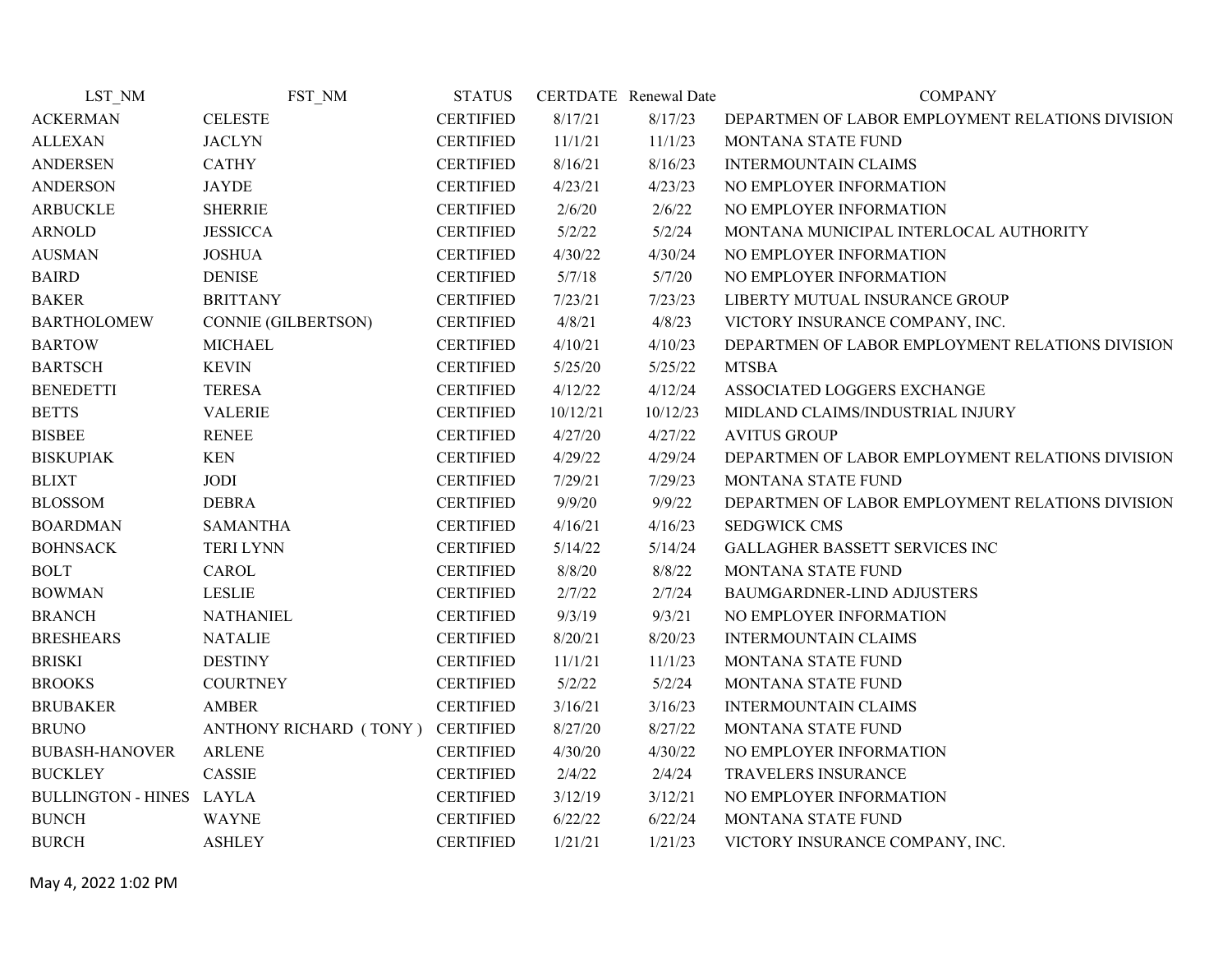| <b>BURK</b>                          | JODI             | <b>CERTIFIED</b> | 5/2/22   | 5/2/24   | MONTANA STATE FUND                      |
|--------------------------------------|------------------|------------------|----------|----------|-----------------------------------------|
| <b>BURNETT</b>                       | <b>THOMAS</b>    | <b>CERTIFIED</b> | 8/7/21   | 8/7/23   | NO EMPLOYER INFORMATION                 |
| <b>BYERS</b>                         | <b>PAMELA</b>    | <b>CERTIFIED</b> | 10/13/20 | 10/13/22 | MONTANA STATE FUND                      |
| <b>BYERS</b>                         | <b>LISA</b>      | <b>CERTIFIED</b> | 12/3/21  | 12/3/23  | MIDLAND CLAIMS/INDUSTRIAL INJURY        |
| <b>CALTRIDER</b>                     | <b>SADIE</b>     | <b>CERTIFIED</b> | 11/2/21  | 11/2/23  | MONTANA STATE FUND                      |
| <b>CAMPBELL</b>                      | <b>ANNE</b>      | <b>CERTIFIED</b> | 12/3/19  | 12/3/21  | NO EMPLOYER INFORMATION                 |
| <b>CARPENTER</b>                     | <b>KRISTINA</b>  | <b>CERTIFIED</b> | 10/9/20  | 10/9/22  | MONTANA STATE FUND                      |
| <b>CARR</b>                          | <b>JENNIFER</b>  | <b>CERTIFIED</b> | 5/13/21  | 5/13/23  | BRENTWOOD SERVICES ADMINISTRATORS, INC. |
| <b>CARTER</b>                        | <b>RANDI</b>     | <b>CERTIFIED</b> | 10/10/21 | 10/10/23 | MONTANA STATE FUND                      |
| <b>CASADA</b>                        | <b>JAMES</b>     | <b>CERTIFIED</b> | 5/2/22   | 5/2/24   | MONTANA STATE FUND                      |
| <b>CASEY</b>                         | <b>GAYLE</b>     | <b>CERTIFIED</b> | 1/31/20  | 1/31/22  | NO EMPLOYER INFORMATION                 |
| <b>CHELINI</b>                       | <b>CHRISTINE</b> | <b>CERTIFIED</b> | 4/29/22  | 4/29/24  | MONTANA STATE FUND                      |
| <b>CLARK</b>                         | <b>JENNIFER</b>  | <b>CERTIFIED</b> | 3/31/22  | 3/31/24  | <b>BROADSPIRE</b>                       |
| <b>CLARK</b>                         | <b>KIMBERLEY</b> | <b>CERTIFIED</b> | 10/27/19 | 10/27/21 | NO EMPLOYER INFORMATION                 |
| $\ensuremath{\mathsf{CLARK}}\xspace$ | <b>SUSAN</b>     | <b>CERTIFIED</b> | 8/15/18  | 8/15/20  | NO EMPLOYER INFORMATION                 |
| <b>CLAYTON</b>                       | <b>KATIE</b>     | <b>CERTIFIED</b> | 6/2/21   | 6/2/23   | MONTANA STATE FUND                      |
| <b>CLINCH</b>                        | <b>ELIZABETH</b> | <b>CERTIFIED</b> | 12/2/20  | 12/2/22  | <b>ESIS</b>                             |
| CORNWELL                             | <b>ALISA</b>     | <b>CERTIFIED</b> | 3/9/22   | 3/9/24   | MONTANA STATE FUND                      |
| COZZIE                               | <b>BRAD</b>      | <b>CERTIFIED</b> | 3/6/20   | 3/6/22   | MONTANA STATE FUND                      |
| <b>CURLEY</b>                        | <b>KAYSEE</b>    | <b>CERTIFIED</b> | 11/15/21 | 11/15/23 | <b>SEDGWICK CMS</b>                     |
| DA SILVA                             | <b>MARY</b>      | <b>CERTIFIED</b> | 4/3/21   | 4/3/23   | <b>WESTERN GUARANTY</b>                 |
| <b>DAHL</b>                          | <b>REBECCA</b>   | <b>CERTIFIED</b> | 1/2/22   | 1/2/24   | <b>SEDGWICK CMS</b>                     |
| <b>DAMUTH</b>                        | <b>BRENDA</b>    | <b>CERTIFIED</b> | 7/25/21  | 7/25/23  | <b>MTSBA</b>                            |
| <b>DANIELS</b>                       | <b>DEBRA KAY</b> | <b>CERTIFIED</b> | 6/12/21  | 6/12/23  | <b>INTERMOUNTAIN CLAIMS</b>             |
| <b>DANZER</b>                        | <b>NICOLE</b>    | <b>CERTIFIED</b> | 4/29/20  | 4/29/22  | NO EMPLOYER INFORMATION                 |
| <b>DAVENPORT</b>                     | <b>RICHARD</b>   | <b>CERTIFIED</b> | 8/5/20   | 8/5/22   | NO EMPLOYER INFORMATION                 |
| DE FORD                              | <b>BRIDGET</b>   | <b>CERTIFIED</b> | 4/30/22  | 4/30/24  | MONTANA STATE FUND                      |
| <b>DENMAN</b>                        | <b>SHANNON</b>   | <b>CERTIFIED</b> | 10/29/21 | 10/29/23 | <b>INTERMOUNTAIN CLAIMS</b>             |
| <b>DISBURG</b>                       | <b>BRIDGET</b>   | <b>CERTIFIED</b> | 8/3/18   | 8/3/20   | NO EMPLOYER INFORMATION                 |
| <b>DUNCAN</b>                        | <b>ERIN</b>      | <b>CERTIFIED</b> | 11/29/20 | 11/29/22 | NO EMPLOYER INFORMATION                 |
| <b>DUNN</b>                          | <b>AMANDA</b>    | <b>CERTIFIED</b> | 9/8/20   | 9/8/22   | NO EMPLOYER INFORMATION                 |
| <b>EBERT</b>                         | MONICA (NIKA)    | <b>CERTIFIED</b> | 10/8/20  | 10/8/22  | TRAVELERS INSURANCE                     |
| <b>EDWARDS</b>                       | <b>TAYLOR</b>    | <b>CERTIFIED</b> | 4/6/21   | 4/6/23   | MONTANA STATE FUND                      |
| <b>EKOLA</b>                         | <b>ELIZABETH</b> | <b>CERTIFIED</b> | 10/9/20  | 10/9/22  | MONTANA STATE FUND                      |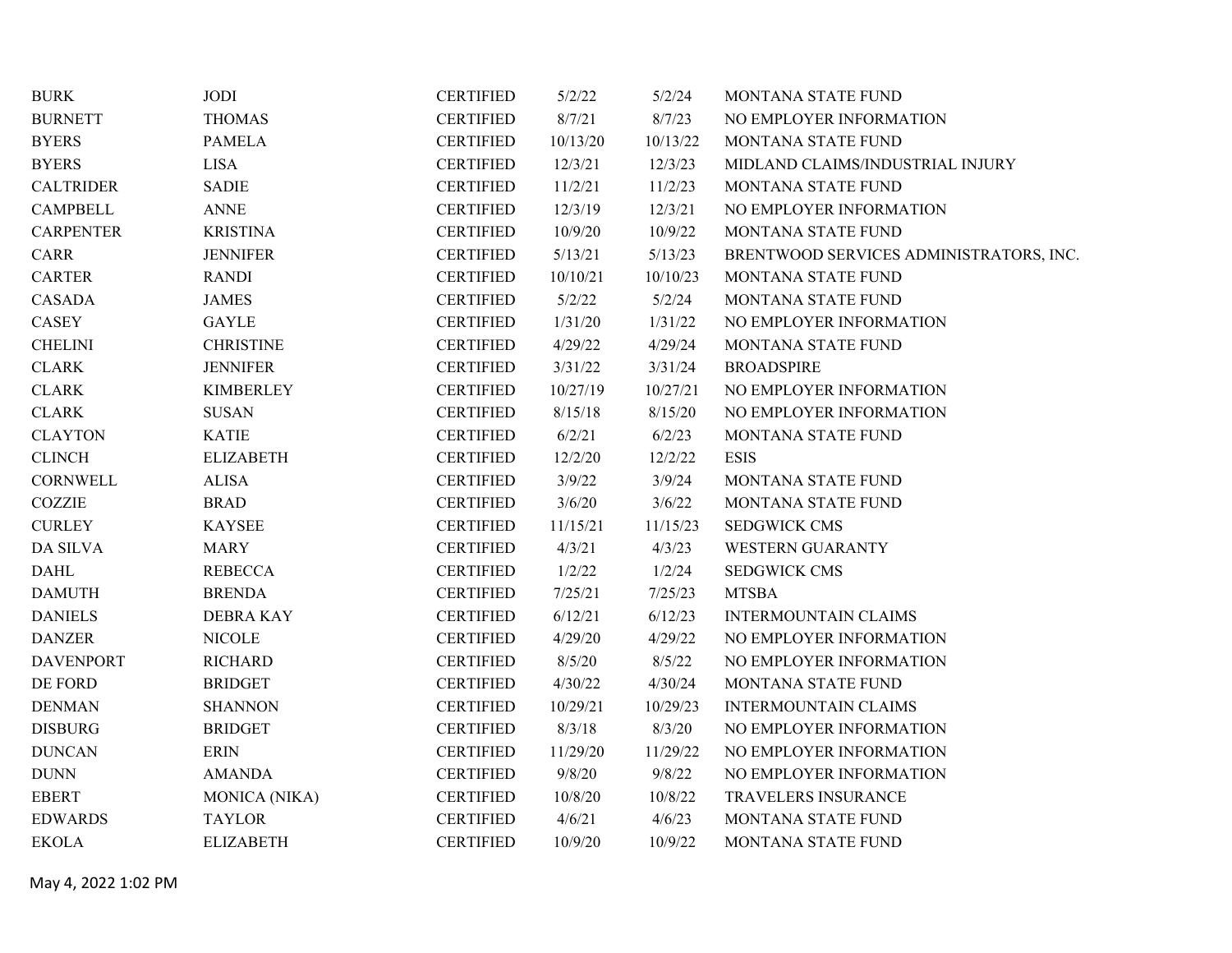| <b>ELAM</b>      | <b>JENNA</b>    | <b>CERTIFIED</b> | 5/23/21  | 5/23/23  | TRAVELERS INSURANCE                              |
|------------------|-----------------|------------------|----------|----------|--------------------------------------------------|
| <b>ELSWICK</b>   | <b>BILL</b>     | <b>CERTIFIED</b> | 9/22/21  | 9/22/23  | <b>WESTERN GUARANTY</b>                          |
| <b>EVANS</b>     | <b>VICKI</b>    | <b>CERTIFIED</b> | 4/23/22  | 4/23/24  | MONTANA CONTRACTOR COMPENSATION FUND             |
| <b>EWING</b>     | <b>JOSHUA</b>   | <b>CERTIFIED</b> | 2/12/21  | 2/12/23  | <b>JME CLAIMS LLC</b>                            |
| <b>FAGERLUND</b> | <b>JONATHAN</b> | <b>CERTIFIED</b> | 3/16/22  | 3/16/24  | MONTANA STATE FUND                               |
| <b>FAIRBANKS</b> | <b>GEORGE</b>   | <b>CERTIFIED</b> | 9/16/19  | 9/16/21  | NO EMPLOYER INFORMATION                          |
| <b>FELLER</b>    | <b>ASHTON</b>   | <b>CERTIFIED</b> | 5/18/21  | 5/18/23  | MONTANA STATE FUND                               |
| <b>FISHER</b>    | <b>WENDY</b>    | <b>CERTIFIED</b> | 6/1/20   | 6/1/22   | BRENTWOOD SERVICES ADMINISTRATORS, INC.          |
| <b>FLANNIGAN</b> | <b>JEFFREY</b>  | <b>CERTIFIED</b> | 8/16/21  | 8/16/23  | MONTANA MUNICIPAL INTERLOCAL AUTHORITY           |
| <b>FLEMING</b>   | <b>CARRIE</b>   | <b>CERTIFIED</b> | 4/26/21  | 4/26/23  | LIBERTY MUTUAL INSURANCE GROUP                   |
| <b>FOLEY</b>     | <b>SHAUNA</b>   | <b>CERTIFIED</b> | 4/15/21  | 4/15/23  | <b>MTSBA</b>                                     |
| ${\tt FOSSE}$    | <b>JUSTIN</b>   | <b>CERTIFIED</b> | 5/1/22   | 5/1/24   | LIBERTY NORTHWEST INSURANCE                      |
| <b>FRANK</b>     | <b>RENNY</b>    | <b>CERTIFIED</b> | 10/24/21 | 10/24/23 | LIBERTY MUTUAL INSURANCE GROUP                   |
| <b>FRENCH</b>    | <b>SUZANNA</b>  | <b>CERTIFIED</b> | 9/24/20  | 9/24/22  | <b>TRISTAR</b>                                   |
| <b>FRIESZ</b>    | <b>AMANDA</b>   | <b>CERTIFIED</b> | 6/26/21  | 6/26/23  | MISSOULA CO. WC GROUP INS AUTHORITY              |
| <b>FRITZ</b>     | <b>SHERI</b>    | <b>CERTIFIED</b> | 10/11/18 | 10/11/20 | MONTANA HEALTH NETWORK                           |
| <b>GANNO</b>     | <b>RYAN</b>     | <b>CERTIFIED</b> | 8/13/21  | 8/13/23  | MONTANA STATE FUND                               |
| <b>GARCIA</b>    | <b>JACQUI</b>   | <b>CERTIFIED</b> | 8/5/20   | 8/5/22   | MONTANA STATE FUND                               |
| <b>GARY</b>      | <b>EMILY</b>    | <b>CERTIFIED</b> | 8/9/21   | 8/9/23   | MONTANA STATE FUND                               |
| <b>GIBSON</b>    | <b>TAMMY</b>    | <b>CERTIFIED</b> | 12/10/21 | 12/10/23 | MONTANA STATE FUND                               |
| <b>GIFFORD</b>   | <b>JULIE</b>    | <b>CERTIFIED</b> | 3/18/22  | 3/18/24  | WESTERN NATIONAL INSURANCE GROUP                 |
| <b>GLEED</b>     | <b>CAROL</b>    | <b>CERTIFIED</b> | 1/2/22   | 1/2/24   | MONTANA ASSOCIATION OF COUNTIES (MACO)           |
| <b>GLEED</b>     | <b>KORY</b>     | <b>CERTIFIED</b> | 11/2/21  | 11/2/23  | MONTANA STATE FUND                               |
| <b>GLOCKNER</b>  | <b>JOLIEN</b>   | <b>CERTIFIED</b> | 5/7/22   | 5/7/24   | <b>TRISTAR</b>                                   |
| <b>GONZALES</b>  | <b>MARIA</b>    | <b>CERTIFIED</b> | 3/9/22   | 3/9/24   | MONTANA STATE FUND                               |
| <b>GRATZER</b>   | <b>STANIE</b>   | <b>CERTIFIED</b> | 5/3/22   | 5/3/24   | MONTANA STATE FUND                               |
| <b>GREGG</b>     | <b>DONNA</b>    | <b>CERTIFIED</b> | 8/17/20  | 8/17/22  | NO EMPLOYER INFORMATION                          |
| GREGG            | <b>JENNIFER</b> | <b>CERTIFIED</b> | 6/26/20  | 6/26/22  | <b>ESIS</b>                                      |
| <b>GROOMS</b>    | <b>CYNTHIA</b>  | <b>CERTIFIED</b> | 1/6/22   | 1/6/24   | LIBERTY MUTUAL INSURANCE GROUP                   |
| <b>GROVOM</b>    | <b>JENNIFER</b> | <b>CERTIFIED</b> | 3/13/19  | 3/13/21  | NO EMPLOYER INFORMATION                          |
| <b>HADLEY</b>    | <b>SHANNON</b>  | <b>CERTIFIED</b> | 5/25/20  | 5/25/22  | MONTANA STATE FUND                               |
| <b>HANEY</b>     | <b>MORRIS</b>   | <b>CERTIFIED</b> | 2/10/22  | 2/10/24  | MONTANA STATE FUND                               |
| <b>HART</b>      | <b>PENNY</b>    | <b>CERTIFIED</b> | 7/15/20  | 7/15/22  | ZURICH, N.A.                                     |
| <b>HARTMAN</b>   | <b>NIKKILA</b>  | <b>CERTIFIED</b> | 10/6/20  | 10/6/22  | DEPARTMEN OF LABOR EMPLOYMENT RELATIONS DIVISION |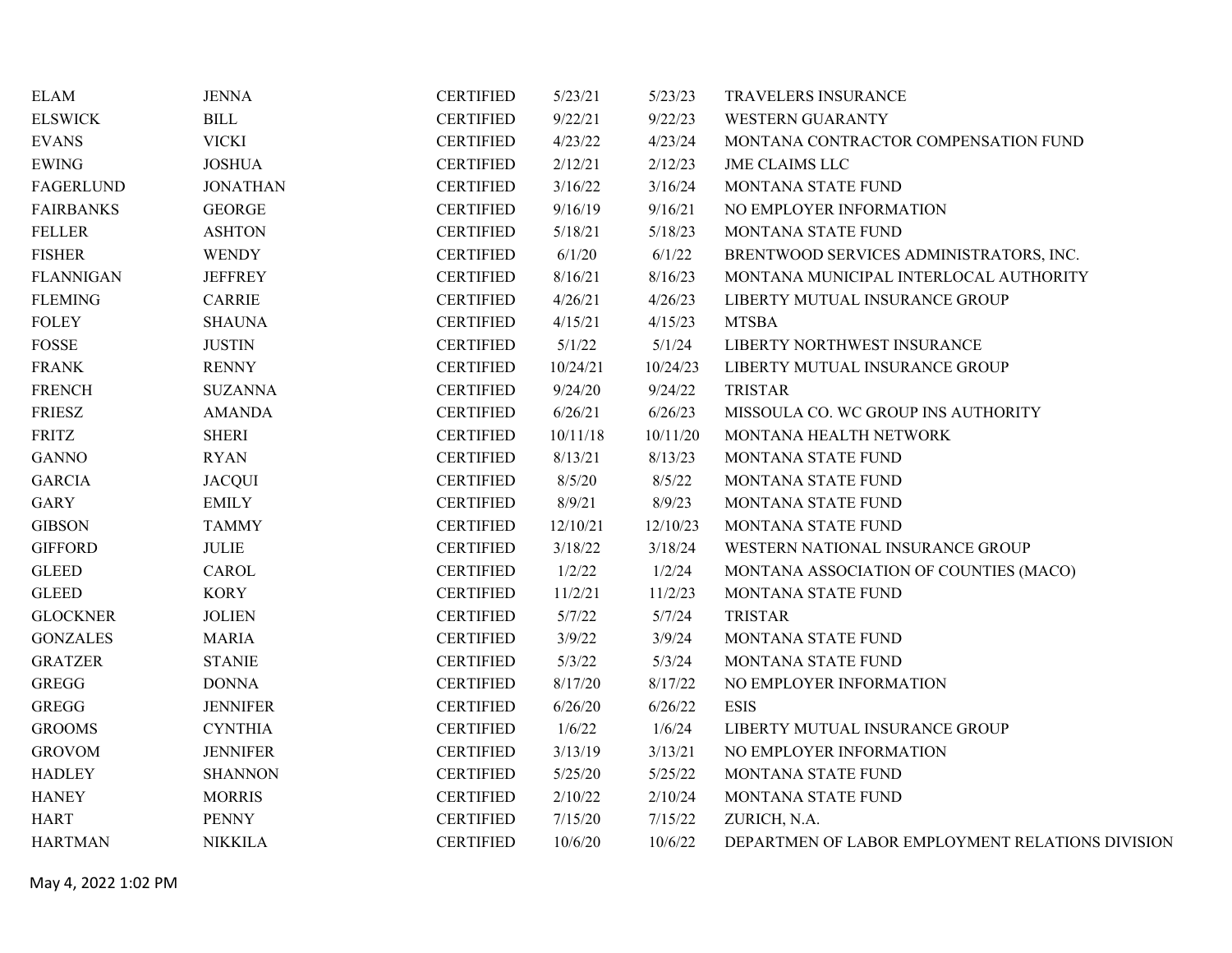| <b>HARTMAN</b>       | <b>LISA</b>      | <b>CERTIFIED</b> | 5/17/19  | 5/17/21  | NO EMPLOYER INFORMATION                          |
|----------------------|------------------|------------------|----------|----------|--------------------------------------------------|
| <b>HAUGHIAN</b>      | <b>MORGAN</b>    | <b>CERTIFIED</b> | 9/27/21  | 9/27/23  | VICTORY INSURANCE COMPANY, INC.                  |
| <b>HAYLETT</b>       | <b>LESLEE</b>    | <b>CERTIFIED</b> | 11/19/20 | 11/19/22 | MONTANA STATE FUND                               |
| <b>HELD</b>          | <b>CLARE</b>     | <b>CERTIFIED</b> | 1/10/22  | 1/10/24  | MONTANA MUNICIPAL INTERLOCAL AUTHORITY           |
| <b>HEPFNER</b>       | <b>JENNIFER</b>  | <b>CERTIFIED</b> | 9/9/21   | 9/9/23   | DEPARTMEN OF LABOR EMPLOYMENT RELATIONS DIVISION |
| <b>HIRTH</b>         | <b>JENNIFER</b>  | <b>CERTIFIED</b> | 4/2/22   | 4/2/24   | MONTANA STATE FUND                               |
| <b>HOFFMAN</b>       | <b>CONNIE</b>    | <b>CERTIFIED</b> | 10/29/20 | 10/29/22 | <b>INTERMOUNTAIN CLAIMS</b>                      |
| <b>HOLLING</b>       | <b>CHRISTINE</b> | <b>CERTIFIED</b> | 8/7/20   | 8/7/22   | MONTANA ASSOCIATION OF COUNTIES (MACO)           |
| <b>HOLT</b>          | <b>MARLA</b>     | <b>CERTIFIED</b> | 3/27/21  | 3/27/23  | <b>INTERMOUNTAIN CLAIMS</b>                      |
| <b>HORNE</b>         | <b>KAREN</b>     | <b>CERTIFIED</b> | 5/25/20  | 5/25/22  | MONTANA STATE FUND                               |
| <b>HORNE</b>         | <b>ASHLEY</b>    | <b>CERTIFIED</b> | 4/22/21  | 4/22/23  | MONTANA STATE FUND                               |
| <b>HULTIN</b>        | JIM              | <b>CERTIFIED</b> | 5/5/20   | 5/5/22   | MONTANA STATE FUND                               |
| <b>HUNT</b>          | <b>PATRICIA</b>  | <b>CERTIFIED</b> | 10/8/20  | 10/8/22  | MONTANA MUNICIPAL INTERLOCAL AUTHORITY           |
| <b>HYLTON</b>        | <b>MONA</b>      | <b>CERTIFIED</b> | 4/18/21  | 4/18/23  | DEPARTMEN OF LABOR EMPLOYMENT RELATIONS DIVISION |
| <b>JACKSON</b>       | <b>WENDY</b>     | <b>CERTIFIED</b> | 5/7/22   | 5/7/24   | DEPARTMEN OF LABOR EMPLOYMENT RELATIONS DIVISION |
| <b>JOHNSON</b>       | <b>REGAN</b>     | <b>CERTIFIED</b> | 8/24/20  | 8/24/22  | <b>SEDGWICK CMS</b>                              |
| <b>KAMBICH</b>       | <b>DOREEN</b>    | <b>CERTIFIED</b> | 8/3/20   | 8/3/22   | BENCHMARK ADMINISTRATORS, LLC                    |
| <b>KELTZ</b>         | <b>GINA</b>      | <b>CERTIFIED</b> | 5/25/22  | 5/25/24  | <b>MTSBA</b>                                     |
| <b>KERN</b>          | <b>JAIMIE</b>    | <b>CERTIFIED</b> | 5/31/21  | 5/31/23  | <b>INTERMOUNTAIN CLAIMS</b>                      |
| <b>KEYES</b>         | <b>HILLARY</b>   | <b>CERTIFIED</b> | 1/25/22  | 1/25/24  | <b>WESTERN GUARANTY</b>                          |
| <b>KING</b>          | <b>BRIEANNE</b>  | <b>CERTIFIED</b> | 3/15/19  | 3/15/21  | NO EMPLOYER INFORMATION                          |
| <b>KIRSCHER</b>      | AMY              | <b>CERTIFIED</b> | 2/27/21  | 2/27/23  | NO EMPLOYER INFORMATION                          |
| <b>KITTS</b>         | <b>ANGELA</b>    | <b>CERTIFIED</b> | 6/13/21  | 6/13/23  | GALLAGHER BASSETT SERVICES INC                   |
| <b>KLEINKOPF</b>     | <b>STACEY</b>    | <b>CERTIFIED</b> | 4/4/22   | 4/4/24   | <b>INTERMOUNTAIN CLAIMS</b>                      |
| <b>KOCH</b>          | <b>HANNAH</b>    | <b>CERTIFIED</b> | 10/24/21 | 10/24/23 | LIBERTY MUTUAL INSURANCE GROUP                   |
| <b>KOEHLER</b>       | <b>KATY</b>      | <b>CERTIFIED</b> | 6/22/21  | 6/22/23  | MONTANA MUNICIPAL INTERLOCAL AUTHORITY           |
| <b>KOMAC</b>         | <b>ANN</b>       | <b>CERTIFIED</b> | 1/31/20  | 1/31/22  | MONTANA MUNICIPAL INTERLOCAL AUTHORITY           |
| <b>KRISSOVICH</b>    | <b>AMANDA</b>    | <b>CERTIFIED</b> | 5/10/22  | 5/10/24  | MONTANA MUNICIPAL INTERLOCAL AUTHORITY           |
| <b>LARSON</b>        | <b>JAIME</b>     | <b>CERTIFIED</b> | 3/16/20  | 3/16/22  | NO EMPLOYER INFORMATION                          |
| <b>LEBRUN</b>        | <b>MATTHEW</b>   | <b>CERTIFIED</b> | 5/2/20   | 5/2/22   | MONTANA STATE FUND                               |
| LEE                  | <b>QUINCY</b>    | <b>CERTIFIED</b> | 11/7/21  | 11/7/23  | CINCINNATI INSURANCE COMPANY                     |
| <b>LENTZ</b>         | <b>CASEY</b>     | <b>CERTIFIED</b> | 12/27/18 | 12/27/20 | NO EMPLOYER INFORMATION                          |
| <b>LLYOD</b>         | <b>RUTH</b>      | <b>CERTIFIED</b> | 8/2/21   | 8/2/23   | MONTANA STATE FUND                               |
| <b>LOSING LORENZ</b> | <b>RADA</b>      | <b>CERTIFIED</b> | 10/11/18 | 10/11/20 | MONTANA HEALTH NETWORK                           |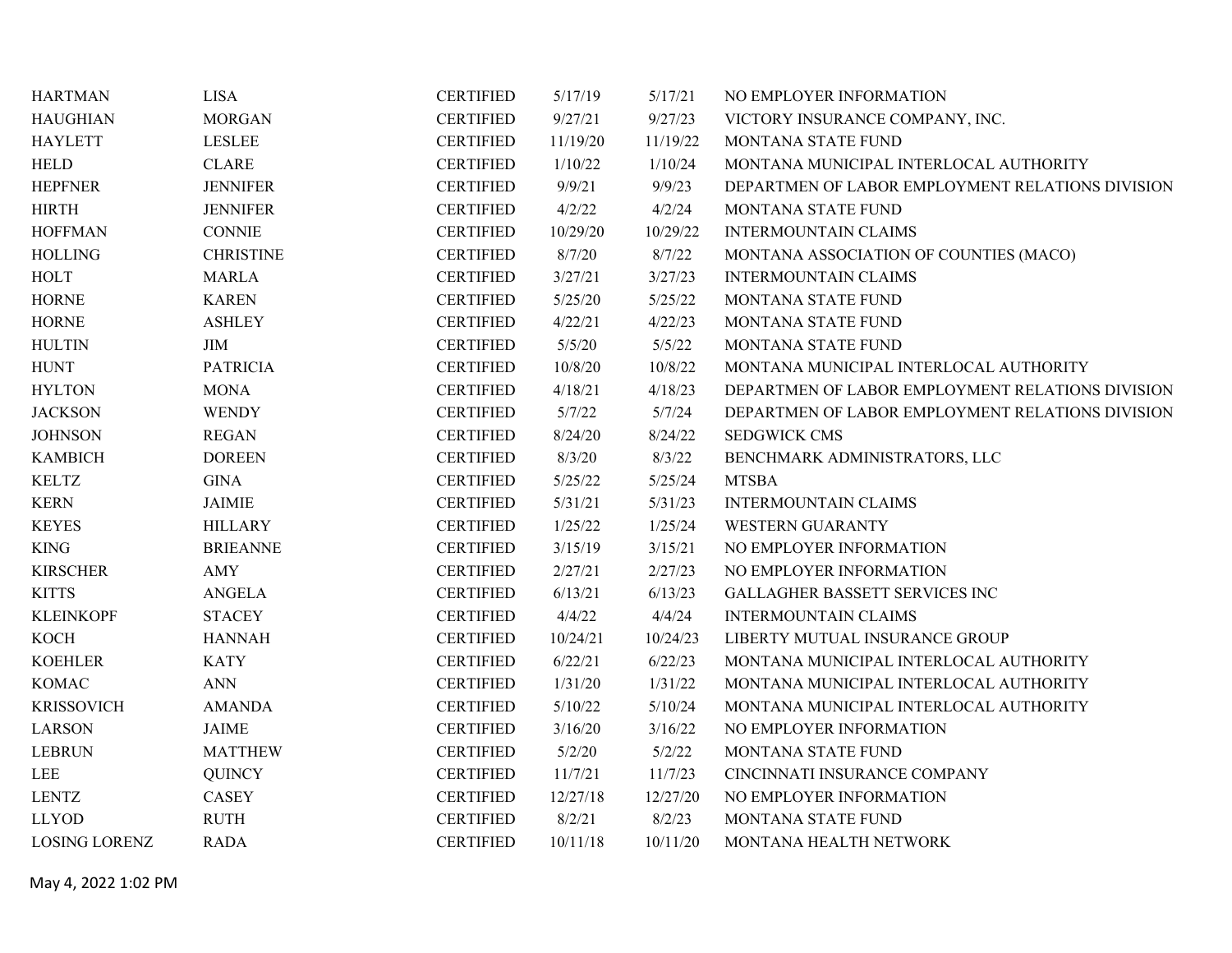| <b>LOWERY</b>      | <b>BARBARA</b>   | <b>CERTIFIED</b> | 11/14/21 | 11/14/23 | CINCINNATI INSURANCE COMPANY              |
|--------------------|------------------|------------------|----------|----------|-------------------------------------------|
| <b>MACKAY</b>      | <b>JO</b>        | <b>CERTIFIED</b> | 8/3/20   | 8/3/22   | MONTANA STATE FUND                        |
| <b>MAKOWSKI</b>    | <b>ASHLEY</b>    | <b>CERTIFIED</b> | 4/21/22  | 4/21/24  | MONTANA STATE FUND                        |
| <b>MANDELL</b>     | <b>MATTHEW</b>   | <b>CERTIFIED</b> | 6/29/20  | 6/29/22  | MONTANA STATE FUND                        |
| <b>MANSON</b>      | <b>MICHELLE</b>  | <b>CERTIFIED</b> | 5/17/21  | 5/17/23  | MONTANA STATE FUND                        |
| <b>MARK</b>        | <b>RANDOM</b>    | <b>CERTIFIED</b> | 10/19/18 | 10/19/20 | NO EMPLOYER INFORMATION                   |
| <b>MARSH</b>       | <b>MICHAEL</b>   | <b>CERTIFIED</b> | 1/2/22   | 1/2/24   | MIDLAND CLAIMS/INDUSTRIAL INJURY          |
| MARSHALL           | <b>ZACHARY</b>   | <b>CERTIFIED</b> | 5/1/18   | 5/1/20   | NO EMPLOYER INFORMATION                   |
| <b>MARTIN</b>      | <b>KAY</b>       | <b>CERTIFIED</b> | 3/26/22  | 3/26/24  | HUB INTERNATIONAL MOUNTAIN STATES LIMITED |
| <b>MARTIN</b>      | AMY              | <b>CERTIFIED</b> | 9/22/21  | 9/22/23  | <b>INTERMOUNTAIN CLAIMS</b>               |
| <b>MARTINEZ</b>    | <b>LILA</b>      | <b>CERTIFIED</b> | 9/3/18   | 9/3/20   | NO EMPLOYER INFORMATION                   |
| <b>MCARTHUR</b>    | <b>JANIS</b>     | <b>CERTIFIED</b> | 4/25/21  | 4/25/23  | MONTANA STATE FUND                        |
| <b>MCCARTHY</b>    | <b>COLLEEN</b>   | <b>CERTIFIED</b> | 10/22/18 | 10/22/20 | NO EMPLOYER INFORMATION                   |
| <b>MCCARTHY</b>    | <b>ELLIOTT</b>   | <b>CERTIFIED</b> | 8/8/21   | 8/8/23   | <b>SEDGWICK CMS</b>                       |
| <b>MCELVAIN</b>    | LORI             | <b>CERTIFIED</b> | 2/10/22  | 2/10/24  | THE HARTFORD                              |
| <b>MCHUGH</b>      | <b>BRITTANY</b>  | <b>CERTIFIED</b> | 5/10/21  | 5/10/23  | LIBERTY MUTUAL INSURANCE GROUP            |
| <b>MENJIVAR</b>    | <b>STEFANIE</b>  | <b>CERTIFIED</b> | 11/14/20 | 11/14/22 | NO EMPLOYER INFORMATION                   |
| <b>MICKELSON</b>   | <b>BOBBI SUE</b> | <b>CERTIFIED</b> | 3/21/21  | 3/21/23  | COMP SOURCE MUTUAL INSURANCE COMPANY      |
| <b>MILLER</b>      | <b>ROBIN</b>     | <b>CERTIFIED</b> | 8/3/20   | 8/3/22   | MONTANA STATE FUND                        |
| <b>MOGSTAD</b>     | <b>LYNN</b>      | <b>CERTIFIED</b> | 5/7/22   | 5/7/24   | MONTANA STATE FUND                        |
| <b>MOORE</b>       | <b>JENNIFER</b>  | <b>CERTIFIED</b> | 9/10/21  | 9/10/23  | MONTANA STATE FUND                        |
| <b>MOORE</b>       | <b>ABRAHAM</b>   | <b>CERTIFIED</b> | 10/9/20  | 10/9/22  | MONTANA STATE FUND                        |
| <b>MORRIS</b>      | <b>DAMON</b>     | <b>CERTIFIED</b> | 8/20/18  | 8/20/20  | NO EMPLOYER INFORMATION                   |
| <b>MUMM</b>        | <b>KERRY</b>     | <b>CERTIFIED</b> | 5/31/19  | 5/31/21  | NO EMPLOYER INFORMATION                   |
| <b>MUSTOE</b>      | <b>ERIN</b>      | <b>CERTIFIED</b> | 7/20/20  | 7/20/22  | <b>CORVEL</b>                             |
| <b>NAESETH</b>     | <b>KELSEY</b>    | <b>CERTIFIED</b> | 3/1/22   | 3/1/24   | LIBERTY NORTHWEST INSURANCE               |
| <b>NELSON</b>      | <b>DENISE</b>    | <b>CERTIFIED</b> | 5/19/20  | 5/19/22  | NO EMPLOYER INFORMATION                   |
| <b>NEMER</b>       | <b>KIMBERLY</b>  | <b>CERTIFIED</b> | 10/4/20  | 10/4/22  | MONTANA STATE FUND                        |
| <b>NICOL</b>       | <b>ALYSSA</b>    | <b>CERTIFIED</b> | 12/2/20  | 12/2/22  | BRENTWOOD SERVICES ADMINISTRATORS, INC.   |
| <b>NORDAHL</b>     | <b>SUZANNA</b>   | <b>CERTIFIED</b> | 8/29/21  | 8/29/23  | MONTANA STATE FUND                        |
| <b>O'DANIEL</b>    | <b>SUSAN</b>     | <b>CERTIFIED</b> | 9/17/20  | 9/17/22  | VICTORY INSURANCE COMPANY, INC.           |
| <b>O'DELL DODD</b> | <b>STACIE</b>    | <b>CERTIFIED</b> | 4/23/21  | 4/23/23  | MONTANA STATE FUND                        |
| <b>OLSEN</b>       | <b>DOROTHY</b>   | <b>CERTIFIED</b> | 10/21/21 | 10/21/23 | ASSOCIATED LOGGERS EXCHANGE               |
| PALAGI             | <b>NICOLE</b>    | <b>CERTIFIED</b> | 3/1/22   | 3/1/24   | <b>GALLAGHER BASSETT SERVICES INC</b>     |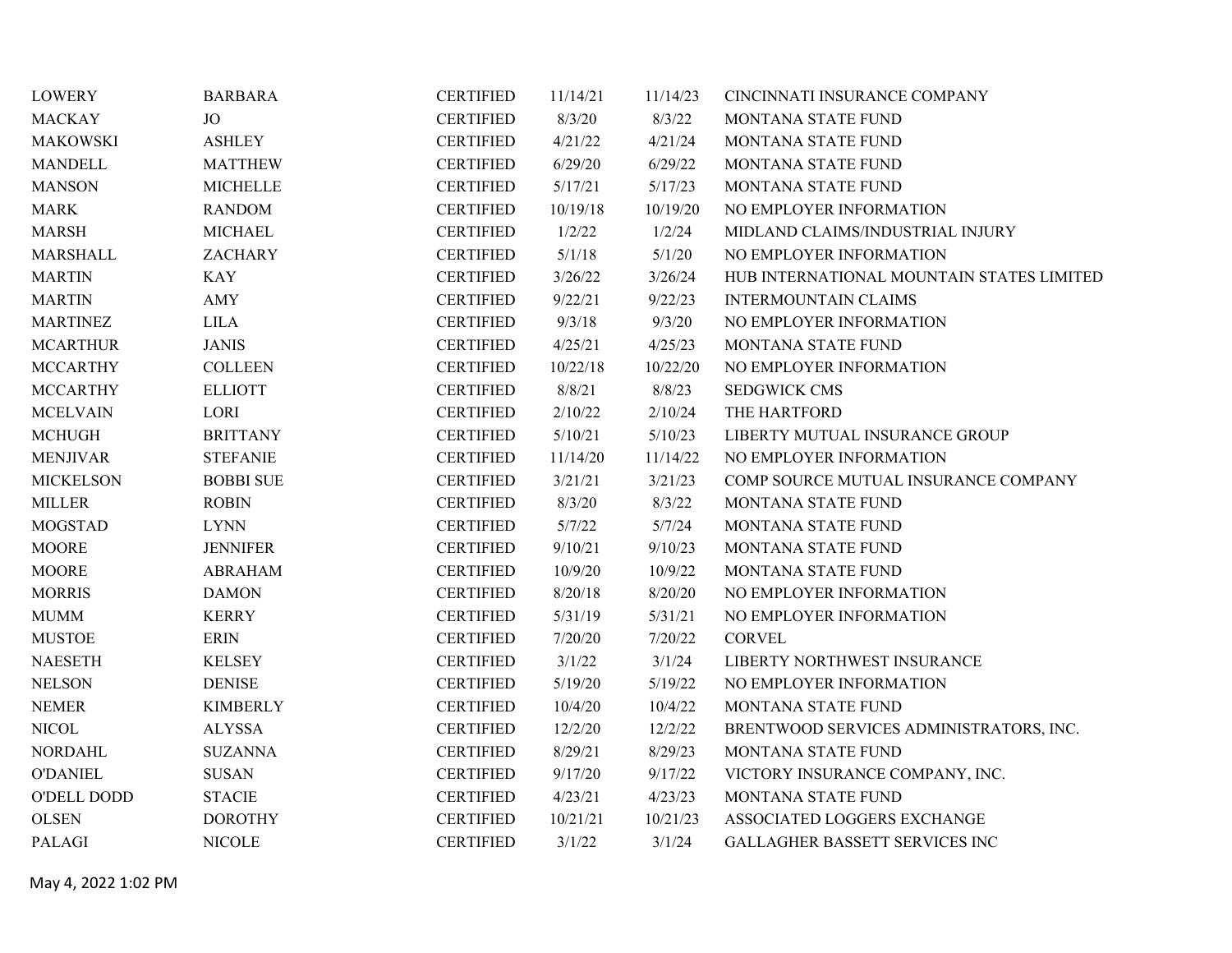| <b>PALMER</b>           | <b>ELAINE</b>            | <b>CERTIFIED</b> | 10/22/20 | 10/22/22 | <b>SEDGWICK CMS</b>                              |
|-------------------------|--------------------------|------------------|----------|----------|--------------------------------------------------|
| <b>PASSMORE</b>         | <b>COLTON</b>            | <b>CERTIFIED</b> | 8/5/19   | 8/5/21   | NO EMPLOYER INFORMATION                          |
| <b>PAYNE</b>            | <b>PEGGY</b>             | <b>CERTIFIED</b> | 4/4/22   | 4/4/24   | <b>SEDGWICK CMS</b>                              |
| <b>PHILLIPS</b>         | <b>HANNAH</b>            | <b>CERTIFIED</b> | 8/5/19   | 8/5/21   | NO EMPLOYER INFORMATION                          |
| PITSCH                  | <b>ANDREW</b>            | <b>CERTIFIED</b> | 3/22/21  | 3/22/23  | NO EMPLOYER INFORMATION                          |
| <b>POCHA</b>            | <b>JEANNIE (ROIJEAN)</b> | <b>CERTIFIED</b> | 8/9/20   | 8/9/22   | MONTANA STATE FUND                               |
| POELMAN-ALLEN           | <b>CHERYL</b>            | <b>CERTIFIED</b> | 5/3/22   | 5/3/24   | MONTANA STATE FUND                               |
| <b>POPPLER</b>          | <b>JOLIN</b>             | <b>CERTIFIED</b> | 3/17/22  | 3/17/24  | MONTANA STATE FUND                               |
| <b>POZDER</b>           | <b>MEL</b>               | <b>CERTIFIED</b> | 2/27/22  | 2/27/24  | MONTANA CONTRACTOR COMPENSATION FUND             |
| <b>PUDELKA</b>          | <b>ANNA</b>              | <b>CERTIFIED</b> | 7/20/21  | 7/20/23  | <b>SEDGWICK CMS</b>                              |
| <b>PULFREY</b>          | <b>APRIL</b>             | <b>CERTIFIED</b> | 8/3/20   | 8/3/22   | MONTANA STATE FUND                               |
| <b>QUEBEDEAUX</b>       | <b>BRENDON</b>           | <b>CERTIFIED</b> | 5/18/21  | 5/18/23  | MONTANA STATE FUND                               |
| <b>RANDALL</b>          | <b>ASHLEY</b>            | <b>CERTIFIED</b> | 4/4/22   | 4/4/24   | <b>SEDGWICK CMS</b>                              |
| <b>RENEGAR</b>          | <b>CLAUDIA</b>           | <b>CERTIFIED</b> | 4/2/22   | 4/2/24   | MONTANA INSURANCE GUARANTY ASSOCIATION           |
| <b>RUGOTSKA</b>         | <b>COLTON</b>            | <b>CERTIFIED</b> | 5/3/22   | 5/3/24   | MONTANA STATE FUND                               |
| $\operatorname{SCHILD}$ | <b>GARY</b>              | <b>CERTIFIED</b> | 11/13/21 | 11/13/23 | HUB INTERNATIONAL MOUNTAIN STATES LIMITED        |
| <b>SCHOLL</b>           | <b>STEVEN</b>            | <b>CERTIFIED</b> | 5/25/22  | 5/25/24  | DEPARTMEN OF LABOR EMPLOYMENT RELATIONS DIVISION |
| <b>SCHOLL</b>           | <b>SANDY</b>             | <b>CERTIFIED</b> | 6/3/21   | 6/3/23   | <b>INTERMOUNTAIN CLAIMS</b>                      |
| <b>SCHORER</b>          | <b>ERIC</b>              | <b>CERTIFIED</b> | 8/6/21   | 8/6/23   | MONTANA STATE FUND                               |
| <b>SCHROEDER</b>        | LIZ                      | <b>CERTIFIED</b> | 9/30/21  | 9/30/23  | <b>SEDGWICK CMS</b>                              |
| <b>SELL</b>             | <b>MICHAEL</b>           | <b>CERTIFIED</b> | 5/3/22   | 5/3/24   | MONTANA STATE FUND                               |
| <b>SEMANS</b>           | <b>SHERYL</b>            | <b>CERTIFIED</b> | 5/3/22   | 5/3/24   | MONTANA STATE FUND                               |
| <b>SESSELMAN</b>        | <b>WENDY</b>             | <b>CERTIFIED</b> | 11/1/21  | 11/1/23  | MONTANA ASSOCIATION OF COUNTIES (MACO)           |
| <b>SHARP</b>            | <b>KILYNN</b>            | <b>CERTIFIED</b> | 5/7/21   | 5/7/23   | <b>SEDGWICK CMS</b>                              |
| <b>SHEPHARD</b>         | <b>BRITTANIA</b>         | <b>CERTIFIED</b> | 11/2/21  | 11/2/23  | MONTANA STATE FUND                               |
| <b>SHERWOOD</b>         | <b>PATTIJO</b>           | <b>CERTIFIED</b> | 6/23/20  | 6/23/22  | NO EMPLOYER INFORMATION                          |
| <b>SIDER</b>            | <b>NATHAN</b>            | <b>CERTIFIED</b> | 9/9/20   | 9/9/22   | WESTERN NATIONAL INSURANCE GROUP                 |
| ${\large\bf SIDER}$     | <b>MELISSA</b>           | <b>CERTIFIED</b> | 1/11/21  | 1/11/23  | LIBERTY MUTUAL INSURANCE GROUP                   |
| <b>SIDES</b>            | <b>KATHARINE</b>         | <b>CERTIFIED</b> | 8/12/21  | 8/12/23  | <b>MTSBA</b>                                     |
| <b>SIMMONS</b>          | <b>KENDRA</b>            | <b>CERTIFIED</b> | 2/28/19  | 2/28/21  | NO EMPLOYER INFORMATION                          |
| <b>SIMONSON</b>         | <b>CHRIS</b>             | <b>CERTIFIED</b> | 6/15/20  | 6/15/22  | MONTANA STATE FUND                               |
| <b>SLAVIK</b>           | <b>LINDA</b>             | <b>CERTIFIED</b> | 2/7/22   | 2/7/24   | THE HARTFORD                                     |
| <b>SMITH</b>            | <b>CASSIE</b>            | <b>CERTIFIED</b> | 10/21/21 | 10/21/23 | MONTANA STATE FUND                               |
| <b>SPANG</b>            | <b>IRMA</b>              | <b>CERTIFIED</b> | 5/22/19  | 5/22/21  | NO EMPLOYER INFORMATION                          |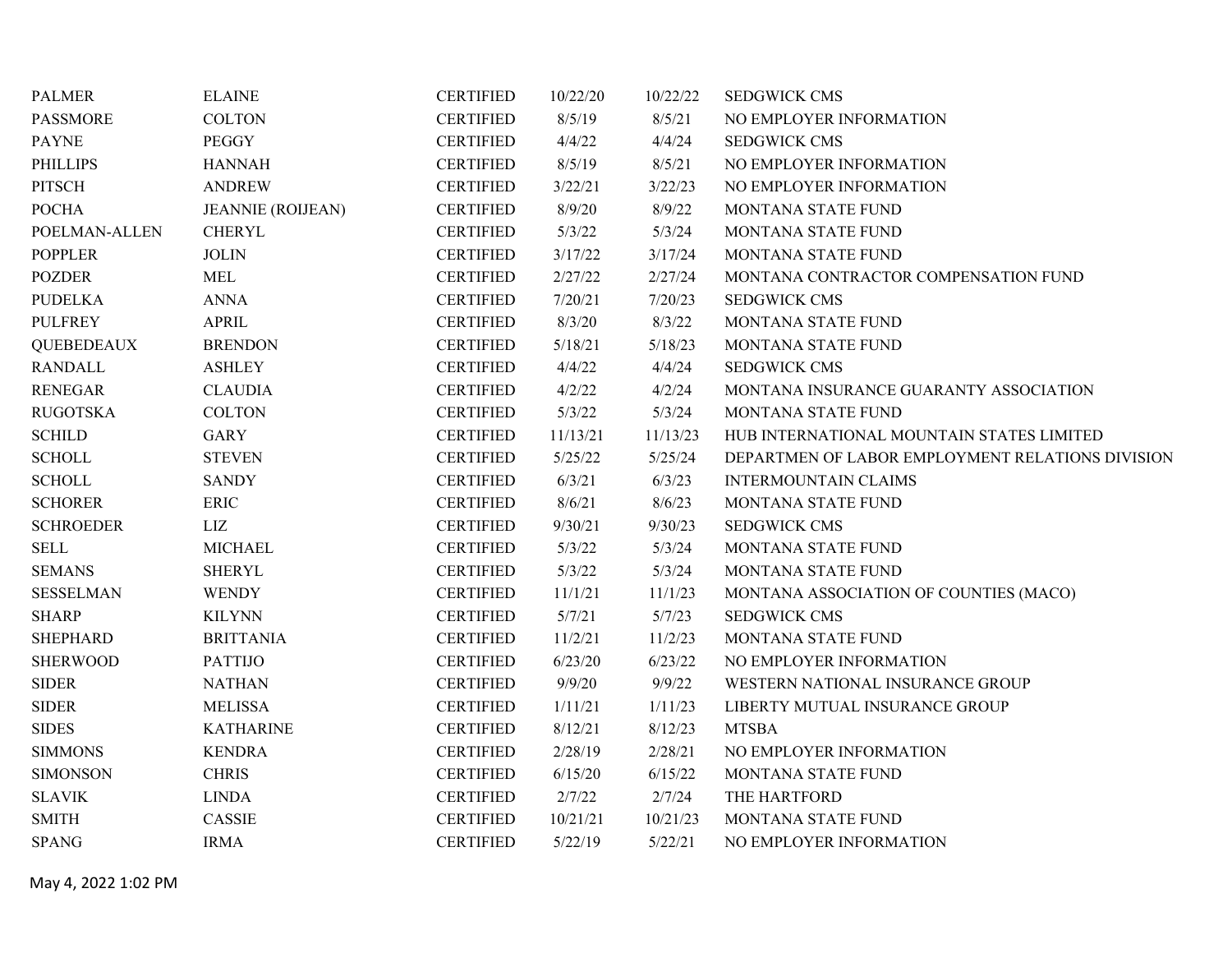| <b>STAHLY</b>         | <b>CARISSA</b>    | <b>CERTIFIED</b> | 5/10/22  | 5/10/24  | DEPARTMEN OF LABOR EMPLOYMENT RELATIONS DIVISION |
|-----------------------|-------------------|------------------|----------|----------|--------------------------------------------------|
| <b>STEINMETZ</b>      | <b>SARAH</b>      | <b>CERTIFIED</b> | 7/15/21  | 7/15/23  | MONTANA STATE FUND                               |
| <b>STOBB</b>          | <b>RANDALL</b>    | <b>CERTIFIED</b> | 3/27/20  | 3/27/22  | NO EMPLOYER INFORMATION                          |
| <b>STOBB</b>          | <b>CHRISTINE</b>  | <b>CERTIFIED</b> | 3/23/22  | 3/23/24  | <b>ESIS</b>                                      |
| <b>STRICKLAND</b>     | <b>MERCEDES</b>   | <b>CERTIFIED</b> | 6/29/21  | 6/29/23  | LIBERTY MUTUAL INSURANCE GROUP                   |
| <b>SWANDAL</b>        | <b>CYNTHIA</b>    | <b>CERTIFIED</b> | 8/20/18  | 8/20/20  | NO EMPLOYER INFORMATION                          |
| <b>SWANSON</b>        | <b>DANA</b>       | <b>CERTIFIED</b> | 8/3/20   | 8/3/22   | <b>BROADSPIRE</b>                                |
| <b>SWANT</b>          | <b>JASON</b>      | <b>CERTIFIED</b> | 12/3/21  | 12/3/23  | DEPARTMEN OF LABOR EMPLOYMENT RELATIONS DIVISION |
| <b>TABER</b>          | AMY               | <b>CERTIFIED</b> | 8/25/20  | 8/25/22  | <b>INTERMOUNTAIN CLAIMS</b>                      |
| <b>TAYLOR</b>         | <b>RENEE</b>      | <b>CERTIFIED</b> | 10/8/20  | 10/8/22  | MONTANA STATE FUND                               |
| <b>THOMPSON</b>       | <b>RICHELLE</b>   | <b>CERTIFIED</b> | 11/13/21 | 11/13/23 | MIDLAND CLAIMS/INDUSTRIAL INJURY                 |
| TIEFENTHALER          | <b>NICHOLE</b>    | <b>CERTIFIED</b> | 8/6/21   | 8/6/23   | MONTANA STATE FUND                               |
| <b>TRUAX</b>          | <b>SHARI</b>      | <b>CERTIFIED</b> | 12/9/21  | 12/9/23  | MONTANA STATE FUND                               |
| <b>TUCK</b>           | <b>JAMIE</b>      | <b>CERTIFIED</b> | 10/5/21  | 10/5/23  | MONTANA STATE FUND                               |
| VANDEBURGH            | <b>VICKY</b>      | <b>CERTIFIED</b> | 5/14/18  | 5/14/20  | NO EMPLOYER INFORMATION                          |
| <b>VECCHIO-MILLER</b> | COLE              | <b>CERTIFIED</b> | 8/7/21   | 8/7/23   | MONTANA STATE FUND                               |
| <b>WALKER</b>         | <b>BRUCE</b>      | <b>CERTIFIED</b> | 8/24/20  | 8/24/22  | <b>WESTERN GUARANTY</b>                          |
| <b>WALLACE</b>        | <b>KEVIN</b>      | <b>CERTIFIED</b> | 2/17/21  | 2/17/23  | MONTANA STATE FUND                               |
| <b>WALRAVEN</b>       | <b>JACQUELINE</b> | <b>CERTIFIED</b> | 2/20/22  | 2/20/24  | <b>BROADSPIRE</b>                                |
| <b>WARD</b>           | <b>JAY</b>        | <b>CERTIFIED</b> | 4/23/22  | 4/23/24  | NORTH AMERICAN RISK SERVICES                     |
| <b>WARKENTIN</b>      | <b>SAMUEL</b>     | <b>CERTIFIED</b> | 10/13/20 | 10/13/22 | MONTANA STATE FUND                               |
| <b>WEBSTER</b>        | <b>BRIANNA</b>    | <b>CERTIFIED</b> | 5/3/22   | 5/3/24   | MONTANA STATE FUND                               |
| WEIGEL                | <b>MOLLY</b>      | <b>CERTIFIED</b> | 8/26/21  | 8/26/23  | GALLAGHER BASSETT SERVICES INC                   |
| WENDEL                | <b>DANIEL</b>     | <b>CERTIFIED</b> | 4/22/21  | 4/22/23  | MONTANA STATE FUND                               |
| <b>WEST</b>           | <b>TONEE</b>      | <b>CERTIFIED</b> | 10/29/20 | 10/29/22 | <b>SEDGWICK CMS</b>                              |
| WHEELER               | <b>WILLIAM</b>    | <b>CERTIFIED</b> | 12/31/21 | 12/31/23 | DEPARTMEN OF LABOR EMPLOYMENT RELATIONS DIVISION |
| <b>WIDHALM</b>        | <b>SHELLEY</b>    | <b>CERTIFIED</b> | 3/12/21  | 3/12/23  | MONTANA STATE FUND                               |
| <b>WIGERT</b>         | <b>MICHELE</b>    | <b>CERTIFIED</b> | 8/25/20  | 8/25/22  | INNOVATIVE RISK MANAGEMENT                       |
| <b>WILCOX</b>         | <b>MARIE</b>      | <b>CERTIFIED</b> | 8/9/20   | 8/9/22   | DEPARTMEN OF LABOR EMPLOYMENT RELATIONS DIVISION |
| <b>WILES</b>          | <b>KAREN</b>      | <b>CERTIFIED</b> | 5/14/22  | 5/14/24  | DEPARTMEN OF LABOR EMPLOYMENT RELATIONS DIVISION |
| <b>WILLIAMS</b>       | <b>JESSICA</b>    | <b>CERTIFIED</b> | 4/19/22  | 4/19/24  | CINCINNATI INSURANCE COMPANY                     |
| <b>WILSON</b>         | <b>DEBORAH</b>    | <b>CERTIFIED</b> | 8/3/20   | 8/3/22   | MONTANA STATE FUND                               |
| <b>WILSON</b>         | <b>KERRI</b>      | <b>CERTIFIED</b> | 10/29/20 | 10/29/22 | ASSOCIATED LOGGERS EXCHANGE                      |
| <b>WILSON</b>         | <b>KRISTY</b>     | <b>CERTIFIED</b> | 4/22/22  | 4/22/24  | THE HARTFORD                                     |